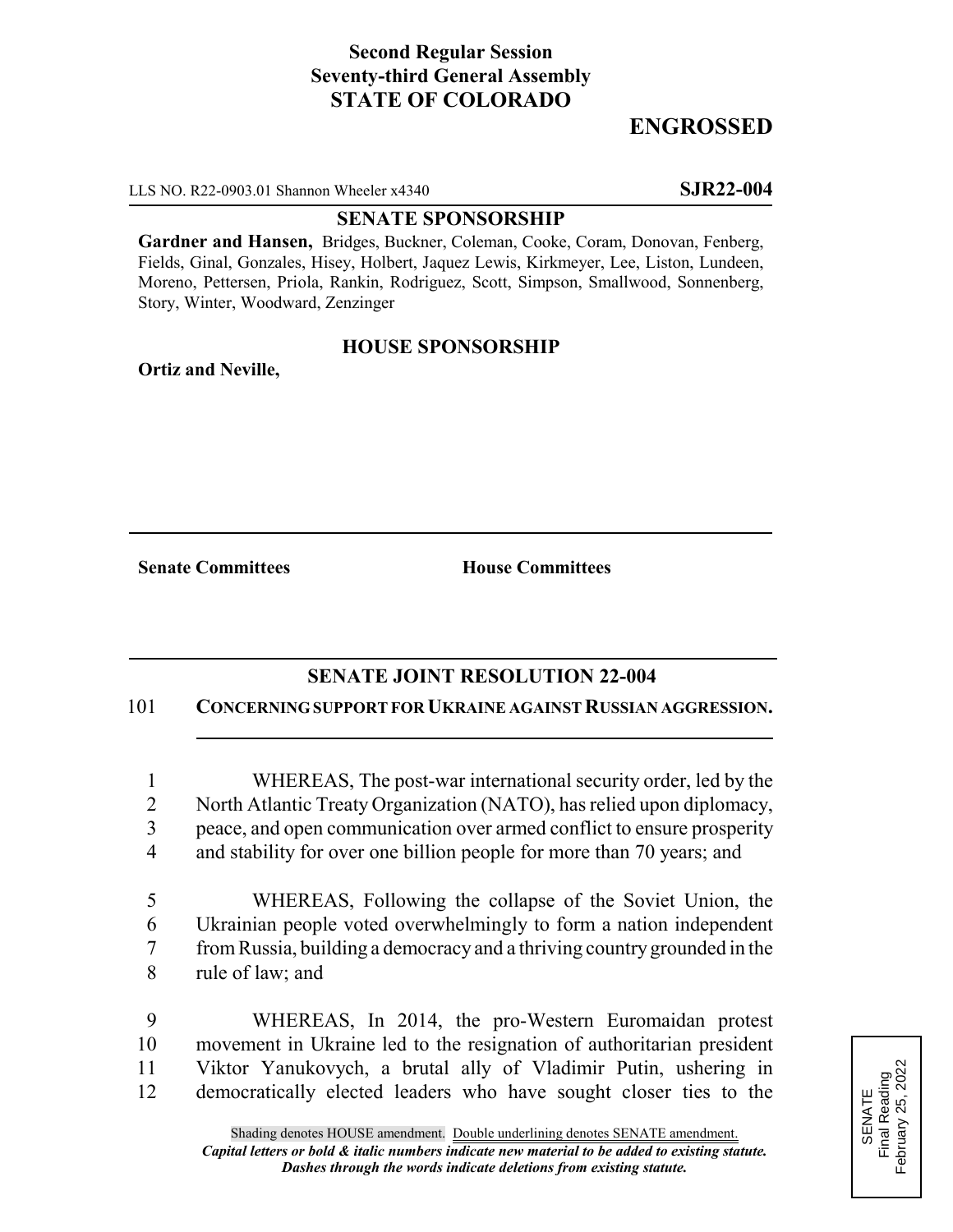European Union and the United States; and

 WHEREAS, The Russian Federation, seeking to block the free will of the Ukrainian people in their pursuit of security, peace, and prosperity through closer ties to the European Union and the United States, annexed territory from Ukraine in 2014 and instigated, supported, and supplied a deadly separatist war in Eastern Ukraine that has destabilized the region and killed thousands of civilians; and

- WHEREAS, The Russian Federation deployed military assets to support the separatist militias in the Donetsk and Luhansk regions, resulting in the reckless missile attack that downed Malaysia Airlines Flight 17 and killed 298 innocent civilians in 2014; and
- WHEREAS, Vladimir Putin intentionally lied to his own people and to the global community to create a false pretext to invade and occupy Ukraine based on lies that Ukraine posed a threat to Russians and that falsely connected Ukraine and its political leaders to Nazism; and
- WHEREAS, The Russian Federation violated international peace and security agreements that sought a peaceful solution in Eastern Ukraine and instead amassed hundreds of thousands of troops on Ukraine's border; and
- WHEREAS, Vladimir Putin has now launched an unjust and unwarranted invasion upon the peaceful nation of Ukraine; and
- WHEREAS, Russian soldiers are currently sweeping through the country, inflicting violence and terror upon millions of civilians and destroying homes, businesses, and properties; and
- WHEREAS, Ukraine is a proud and honorable nation under siege, and the brutality of this unnecessary and violent war is an affront to both international law and common decency; and
- WHEREAS, Ukraine has been a bulwark against Russian military aggression in Europe, and Vladimir Putin has said that his goal is to recreate the Soviet Union and may have intentions to threaten NATO allies with military force; and
- WHEREAS, Vladimir Putin has sought to destabilize countries across Europe and interfere in other countries' elections and democracies,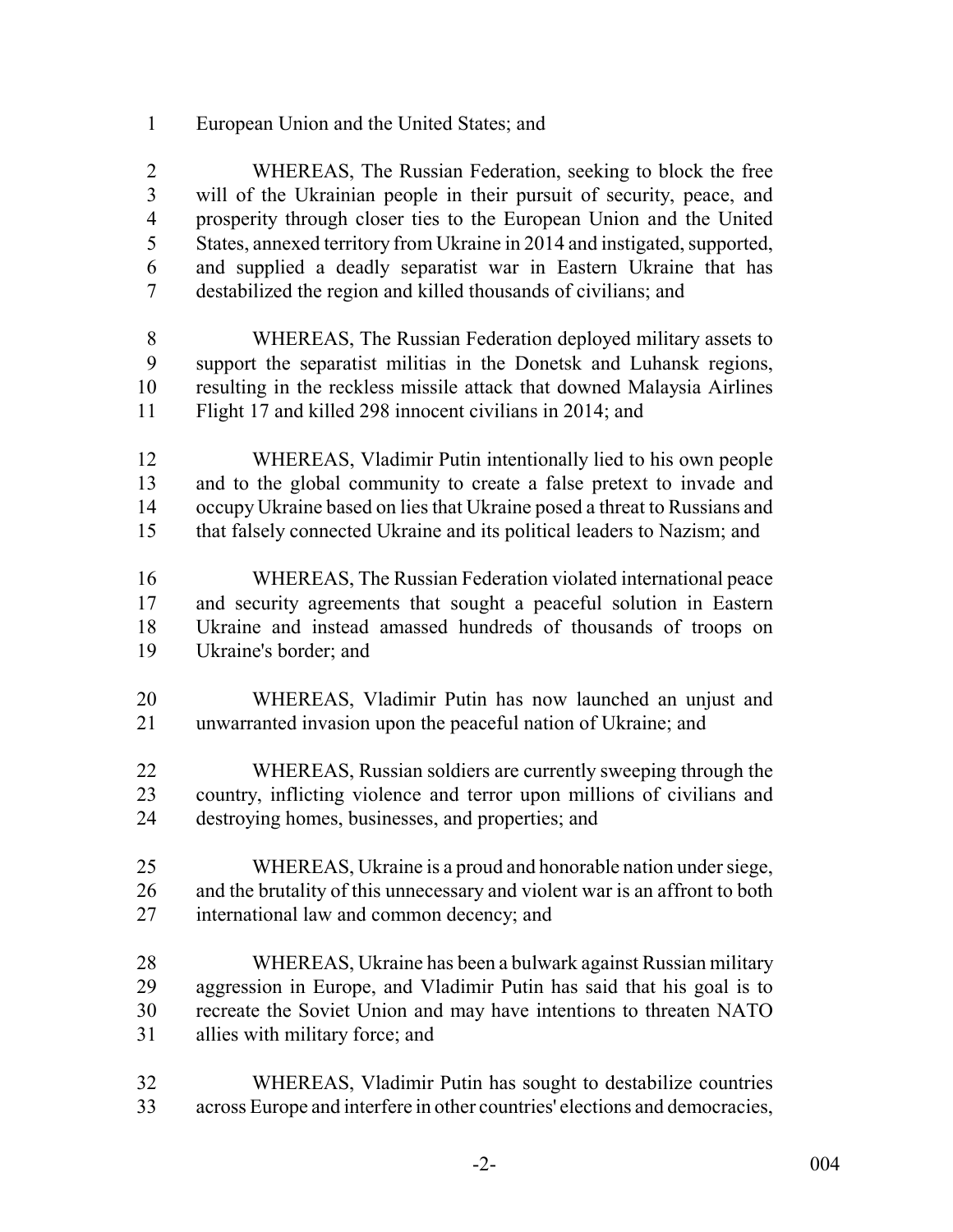including the United States; and

 WHEREAS, The United States has galvanized the international community and our allies to impose the strongest possible sanctions on Russia and its financial institutions in response to the Russian invasion of Ukraine; and

 WHEREAS, Colorado is home to thousands of Ukrainian Americans and to millions who care deeply for and stand strongly in support of the Ukrainian people; and

 WHEREAS, Ukraine deserves the support of every American and the entire international community as it defends itself from this unprovoked Russian invasion, the largest attack by one state against another in Europe since World War II; now, therefore,

- *Be It Resolved by the Senate of the Seventy-third General Assembly of the State of Colorado, the House of Representatives concurring herein:*
- That we, the members of the Colorado General Assembly:
- (1) Proudly stand alongside Ukraine, its people, and its leaders during this horrific and unnecessary war and vow to support Ukraine and hold Russia fully accountable for its catastrophic decision to invade;
- (2) Condemn, in the strongest possible terms, Vladimir Putin's violent attack on the people of Ukraine and strongly endorse the swift and severe economic sanctions and stringent export controls that President Biden's administration has imposed on Russia; and
- (3) Urge Russia to immediately cease its violent, illegal, and immoral assault upon Ukraine, end the needless bloodshed, and return to 26 diplomacy and the rules-based international order that has ensured peace and prosperity for so many.

 *Be It Further Resolved,* That copies of this Joint Resolution be sent to the Speaker of the United States House of Representatives, the Majority Leader of the United States House of Representatives, the Minority Leader of the United States House of Representatives, the President of the United States Senate, the Majority Leader of the United